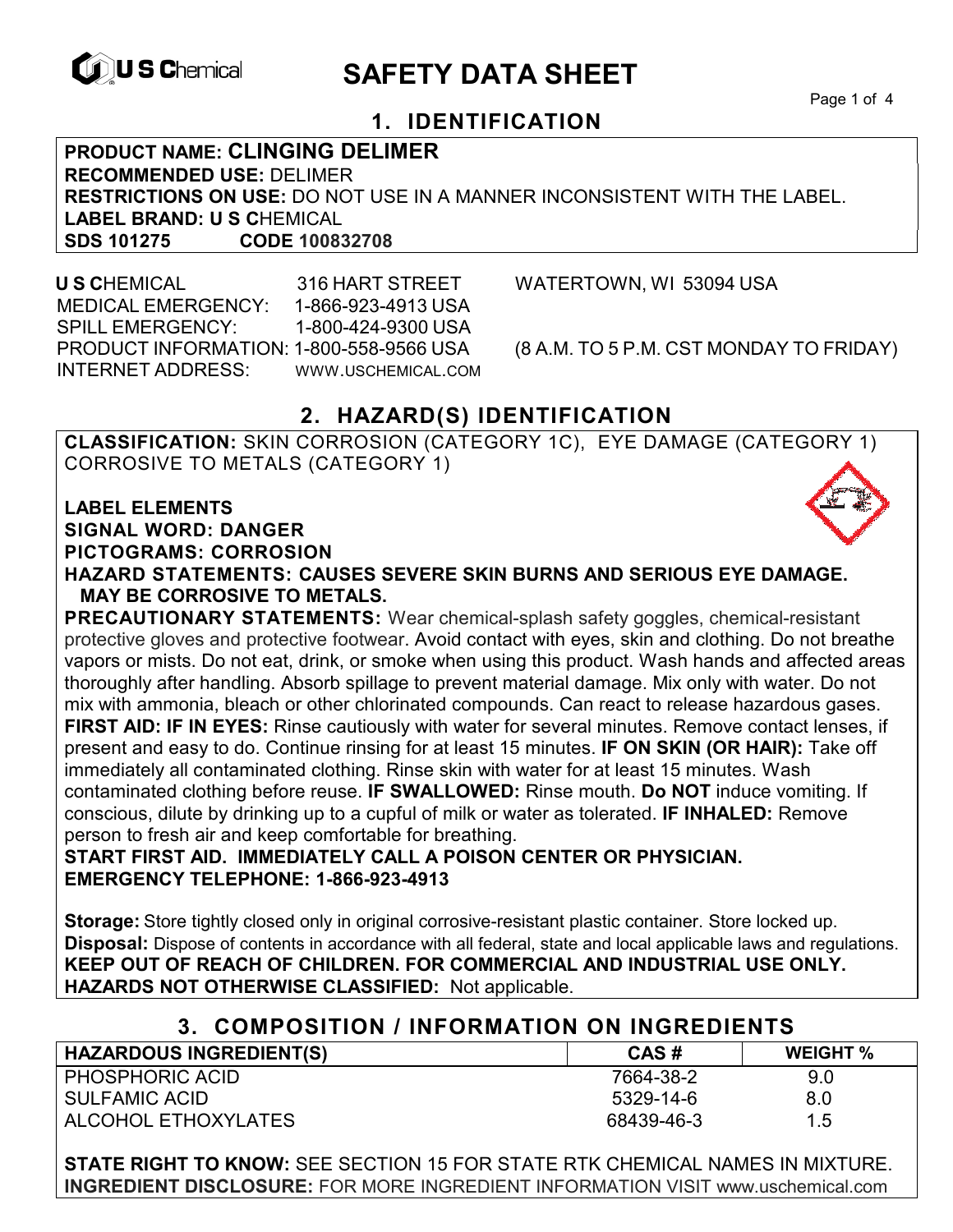## **4. FIRST-AID MEASURES** Page 2 of 4

**IF IN EYES:** RINSE CAUTIOUSLY WITH WATER FOR SEVERAL MINUTES. REMOVE CONTACT LENSES, IF PRESENT AND EASY TO DO. CONTINUE RINSING FOR AT LEAST 15 MINUTES. **IF ON SKIN (OR HAIR):** TAKE OFF IMMEDIATELY ALL CONTAMINATED CLOTHING. RINSE SKIN WITH WATER FOR AT LEAST 15 MINUTES. WASH CONTAMINATED CLOTHING BEFORE REUSE. **IF SWALLOWED:** RINSE MOUTH. **Do NOT** INDUCE VOMITING. IF CONSCIOUS, DILUTE BY DRINKING UP TO A CUPFUL OF MILK OR WATER AS TOLERATED. **IF INHALED:** REMOVE PERSON TO FRESH AIR AND KEEP COMFORTABLE FOR BREATHING. **START FIRST AID. IMMEDIATELY CALL A POISON CENTER OR PHYSICIAN. EMERGENCY TELEPHONE: 1-866-923-4913**

**MOST IMPORTANT SYMPTOMS / EFFECTS:** CAUSES SEVERE SKIN BURNS AND SERIOUS EYE DAMAGE. MAY CAUSE BLINDNESS WITHOUT IMMEDIATE FIRST AID. HARMFUL IF SWALLOWED. CAUSES BURNS AND SERIOUS DAMAGE TO MOUTH, THROAT AND STOMACH. CORROSIVE TO ALL BODY TISSUES.

**MEDICAL CONDITIONS AGGRAVATED:** NONE KNOWN.

**NOTE TO PHYSICIAN:** CALL 1-866-923-4913 FOR EXPOSURE MANAGEMENT ASSISTANCE.

## **5. FIRE-FIGHTING MEASURES**

**CHEMICAL HAZARDS:** CORROSIVE. NON-FLAMMABLE. **COMBUSTION PRODUCT HAZARDS:** OXIDES OF CARBON AND OTHER FUMES. **METHODS:** SELECT EXTINGUISHER AND METHODS BASED ON FIRE SIZE AND TYPE. **EQUIPMENT:** WEAR SCBA AND FULL PROTECTIVE GEAR AS CONDITIONS WARRANT. **NFPA RATING:** HEALTH-3/FLAMMABILITY-0/ INSTABILITY-0/SPECIAL HAZARD-N.AP. **SUITABLE EXTINGUISHERS:** WATER, DRY CHEMICAL, CO2 OR FOAM SUITABLE FOR FIRE. **UNSUITABLE EXTINGUISHERS:** NO RESTRICTIONS BASED ON CHEMICAL HAZARDS.

## **6. ACCIDENTAL RELEASE MEASURES**

**PERSONAL PRECAUTIONS:** EVACUATE UNPROTECTED PERSONNEL FROM AREA. WEAR PERSONAL PROTECTION INCLUDING RUBBER BOOTS. SEE SECTION 8. VENTILATE AREA IF NEEDED. BE CAREFUL NOT TO SLIP. WASH THOROUGHLY AFTER CLEAN-UP. **ENVIRONMENTAL PRECAUTIONS:** PREVENT SPILL FROM ENTERING DRAIN, STORM SEWER OR SURFACE WATERWAY. PREVENT WATER AND SOIL CONTAMINATION. **CLEAN-UP METHODS:** SMALL SPILLS MAY BE WIPED UP AND RINSED WITH WATER. FOR LARGER SPILLS, DIKE TO CONTAIN. PUMP TO LABELED CONTAINER OR ABSORB SPILLAGE AND SCOOP UP WITH INERT ABSORBENT MATERIAL. AFTER SPILL COLLECTION, RINSE AREA WITH WATER AND FOLLOW WITH NORMAL CLEAN-UP PROCEDURES.

## **7. HANDLING AND STORAGE**

**HANDLING:** FOLLOW ALL LABEL DIRECTIONS. INSTRUCT PERSONNEL ABOUT PROPER USE, HAZARDS, PRECAUTIONS, AND FIRST AID MEASURES. AVOID INHALATION, INGESTION, AND CONTACT WITH SKIN, EYES AND CLOTHING. DO NOT TASTE OR SWALLOW. REMOVE AND WASH CONTAMINATED CLOTHING AND FOOTWEAR BEFORE REUSE. PRODUCT RESIDUE MAY REMAIN IN EMPTY CONTAINERS. HANDLE CAREFULLY TO AVOID DAMAGING CONTAINER.

**STORAGE:** STORE TIGHTLY CLOSED ONLY IN ORIGINAL CORROSIVE-RESISTANT PLASTIC CONTAINER. STORE LOCKED UP. STORE AT AMBIENT TEMPERATURES IN A DRY AREA OUT OF DIRECT SUNLIGHT. PROTECT FROM FREEZING. ROTATE STOCK REGULARLY. KEEP AWAY FROM FOOD AND DRINK. KEEP OUT OF REACH OF CHILDREN.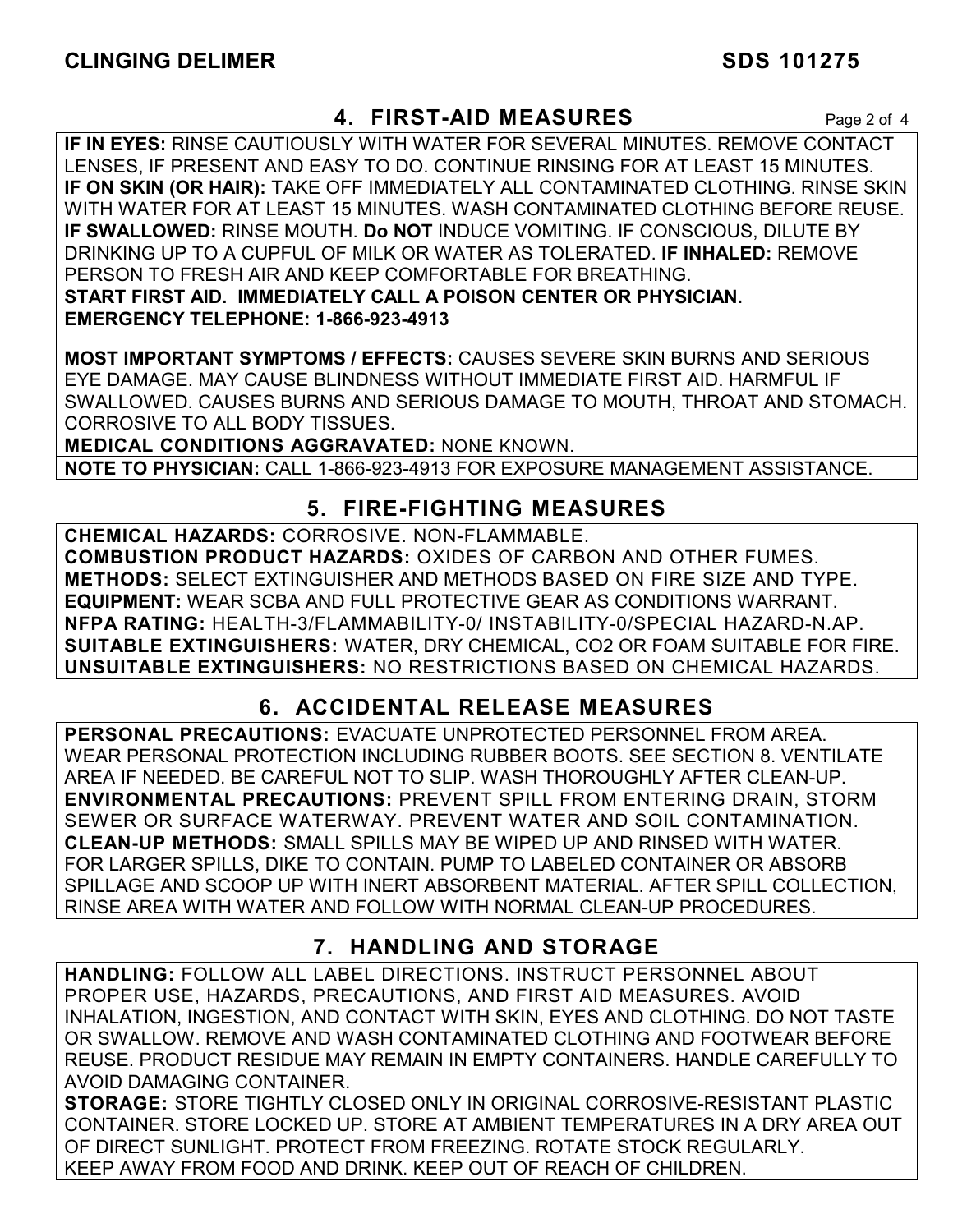## **CLINGING DELIMER SDS 101275**

### **8. EXPOSURE CONTROLS / PERSONAL PROTECTION** Page 3 of 4

**EXPOSURE LIMITS:**

PHOSPHORIC ACID = 1 MG/M3 TWA, 3 MG/M3 STEL (ACGIH), 1 MG/M3 TWA (OSHA)

SULFAMIC ACID = NONE

ALCOHOL ETHOXYLATES = NONE

**ENGINEERING CONTROLS:** GENERAL ROOM VENTILATION IS TYPICALLY ADEQUATE.

#### **PERSONAL PROTECTION**

**EYES:** CHEMICAL-SPLASH SAFETY GOGGLES.

**HANDS:** CHEMICAL-RESISTANT PROTECTIVE GLOVES (NITRILE, NEOPRENE OR RUBBER). **RESPIRATORY:** NIOSH/MSHA CERTIFIED RESPIRATOR IF EXPOSURE LIMITS ARE EXCEEDED. **FEET:** PROTECTIVE FOOTWEAR.

**BODY:** SUITABLE PROTECTIVE CLOTHING.

**HYGIENE MEASURES:** HANDLE IN ACCORDANCE WITH GOOD INDUSTRIAL HYGIENE AND SAFETY PRACTICE. TAKE OFF IMMEDIATELY ALL CONTAMINATED CLOTHING AND WASH IT BEFORE REUSE. WASH HANDS AND AFFECTED AREAS THOROUGHLY AFTER HANDLING. PROVIDE SUITABLE FACILITIES FOR QUICK DRENCHING OR FLUSHING OF THE EYES AND BODY IN CASE OF CONTACT OR SPLASH HAZARD.

## **9. PHYSICAL AND CHEMICAL PROPERTIES**

| <b>DECOMPOSITION TEMPERATURE: N.AV.</b><br><b>ODOR: NONE</b><br><b>EXPLOSIVE LIMITS (LEL/UEL): NONE</b><br><b>pH CONCENTRATE: N.AP.</b><br>pH READY-TO-USE: BELOW 2.0 (ACIDIC)<br><b>EVAPORATION RATE: N.AV.</b><br>pH @ USE DILUTION: N.AP.<br>FLAMMABILITY (SOLID, GAS): N.AP.<br><b>PHYSICAL STATE: LIQUID</b><br><b>FLASH POINT: NONE</b><br><b>RELATIVE DENSITY (WATER): 1.120</b><br>INITIAL BOILING POINT/RANGE: N.AV.<br><b>SOLUBILITY (WATER): COMPLETE</b><br><b>MELTING POINT/FREEZING POINT: N.AV.</b><br>VAPOR PRESSURE: N.AV.<br><b>ODOR THRESHOLD: N.AV.</b> | <b>APPEARANCE: LIGHT RED LIQUID</b> | <b>AUTO-IGNITION TEMPERATURE: N.AV.</b> |
|-----------------------------------------------------------------------------------------------------------------------------------------------------------------------------------------------------------------------------------------------------------------------------------------------------------------------------------------------------------------------------------------------------------------------------------------------------------------------------------------------------------------------------------------------------------------------------|-------------------------------------|-----------------------------------------|
|                                                                                                                                                                                                                                                                                                                                                                                                                                                                                                                                                                             |                                     |                                         |
|                                                                                                                                                                                                                                                                                                                                                                                                                                                                                                                                                                             |                                     |                                         |
|                                                                                                                                                                                                                                                                                                                                                                                                                                                                                                                                                                             |                                     |                                         |
|                                                                                                                                                                                                                                                                                                                                                                                                                                                                                                                                                                             |                                     |                                         |
|                                                                                                                                                                                                                                                                                                                                                                                                                                                                                                                                                                             |                                     |                                         |
|                                                                                                                                                                                                                                                                                                                                                                                                                                                                                                                                                                             |                                     |                                         |
|                                                                                                                                                                                                                                                                                                                                                                                                                                                                                                                                                                             |                                     |                                         |
|                                                                                                                                                                                                                                                                                                                                                                                                                                                                                                                                                                             |                                     |                                         |
| PARTITION COEFF. (N-OCTANOL/WATER): N.AV<br>VAPOR DENSITY: N. AV.                                                                                                                                                                                                                                                                                                                                                                                                                                                                                                           |                                     |                                         |
| <b>OTHER: N.AV.</b><br><b>VISCOSITY: NON-VISCOUS</b>                                                                                                                                                                                                                                                                                                                                                                                                                                                                                                                        |                                     |                                         |

## **10. STABILITY AND REACTIVITY**

**REACTIVITY:** MIXING WITH INCOMPATIBLES CAN RELEASE HEAT + HAZARDOUS GASES. **CHEMICAL STABILITY:** STABLE.

**POSSIBILITY OF HAZARDOUS REACTIONS:** SEE REACTIVITY. WILL NOT POLYMERIZE. **CONDITIONS TO AVOID:** TEMPERATURES BELOW 35°F (1.6°C) OR ABOVE 120°F (49°C). **MATERIALS TO AVOID:** BLEACH, METAL AND OTHER CLEANERS. MIX ONLY WITH WATER. **HAZARDOUS DECOMPOSITION PRODUCTS:** NONE UNDER NORMAL CONDITIONS.

## **11. TOXICOLOGICAL INFORMATION**

**ROUTES OF EXPOSURE:** EYES, SKIN, INGESTION, INHALATION. **INFORMATION ON ROUTES OF EXPOSURE:** NO LC50/LD50 TEST DATA ON MIXTURE. **ACUTE EFFECTS /SYMPTOMS**: CORROSIVE TO ALL BODY TISSUES.  **EYES:** CAUSES SERIOUS EYE DAMAGE. MAY CAUSE PAIN, REDNESS AND WATERING.  **SKIN:** CAUSES SEVERE SKIN BURNS. MAY CAUSE DELAYED PAIN, REDNESS AND BLISTERING. **INGESTION:** CAUSES BURNS AND SERIOUS DAMAGE TO MOUTH, THROAT AND STOMACH. **INHALATION:** MAY CAUSE CORROSIVE EFFECTS TO NOSE, THROAT, AND RESPIRATORY SYSTEM. **CHRONIC / OTHER EFFECTS:** NO REPORTABLE GERM CELL MUTAGENS, SKIN SENSITIZERS, RESPIRATORY SENSITIZERS, REPRODUCTIVE TOXINS OR ASPIRATION HAZARDS. **SPECIFIC TARGET ORGANS (SINGLE/REPEATED):** NONE KNOWN. **NUMERICAL MEASURES OF TOXICITY:** ATEmix (ORAL-RAT) = ABOVE 2000 MG / KG **CARCINOGENS:** NO REPORTABLE ACGIH, IARC, NTP, OR OSHA CARCINOGENS.